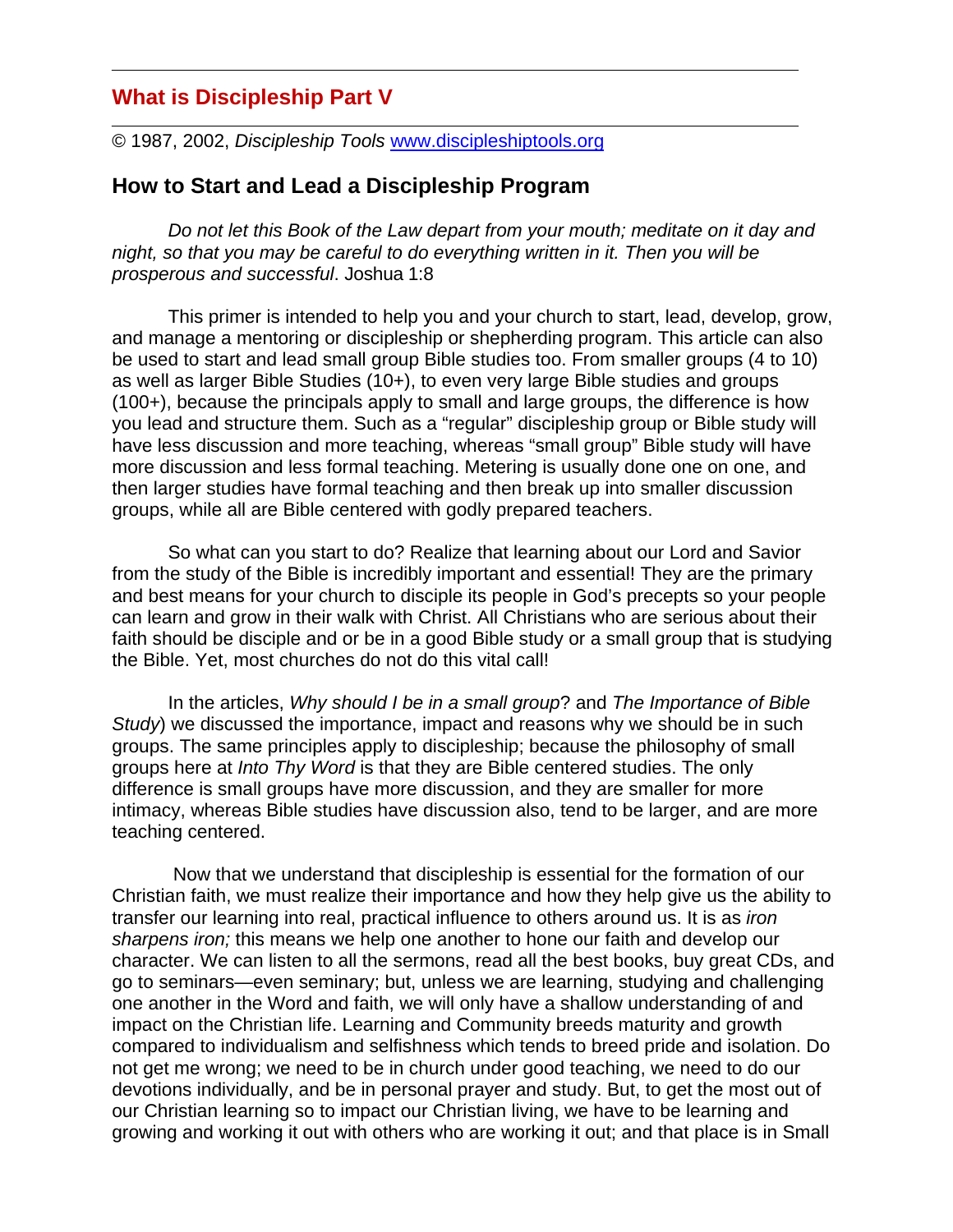Groups that are Bible centered and or larger Bible studies that have discussion groups and or opportunities for discussion (Phil. 2:12-13).

### **What Does My Church Need to Do?**

Even though there is no set formula, there are a few "tried and true" ways Discipleship, Small Groups, Bible Studies and Mentoring can develop that will be more consistent and purpose-filled so they can be more impacting and rewarding for all those involved. Our primary spiritual growth comes from our personal devotional times. Our involvement in Small Groups and Bible studies helps us further our growth and be the "iron that sharpens" one another as each one in the group helps another grow in Him and apply our faith into the world! Make a commitment to develop a discipleship ministry. All the tools you need are in this article, and the rest of the resources can be found in our **Small Group channel** and in the various pages on our website. You can see our article on how to start programs (How to Start, Develop, and Evaluate Programs). In addition:

### **How to Start**

Have a clear ministry vision of what you will be doing with a Bible study and communicate this to the leaders and congregation. This will explain what it is, what it means, its values and purpose, and its benefits. Then develop a structure and plan for it.

- Put in lots of prayer!
- Who will be the leaders?
- Who will train the leaders?
- What materials will you need?
- How will they be organized?
- When and where will the meeting (s) take place?
- What curriculum will be used?
- What resources will be needed?
- What will be the obstacles and potential problems and how will you address them?
- How will the leaders of the church communicate with the Bible study leaders?
- How will accountably be structured?
- How will you deal with problems?
- How will you learn and be flexible to make changes?
- How will you evaluate it?

Then, seek how people will be encouraged and equipped, listen to input, and then make the adjustments. Then, go to the congregation with your passion and plan, and just do it!

### **Marketing Bible studies to a Church That Thinks They Are Scary**

The people in your church, whether you have no Bible studies and two Small Groups, have never had them, or half of the people are in them, need to be challenged and inspired to be Disciple or in Small Groups and Bible studies. You have to tell them why they need to be in one, that it is fun and easy, and help alleviate their fears. The